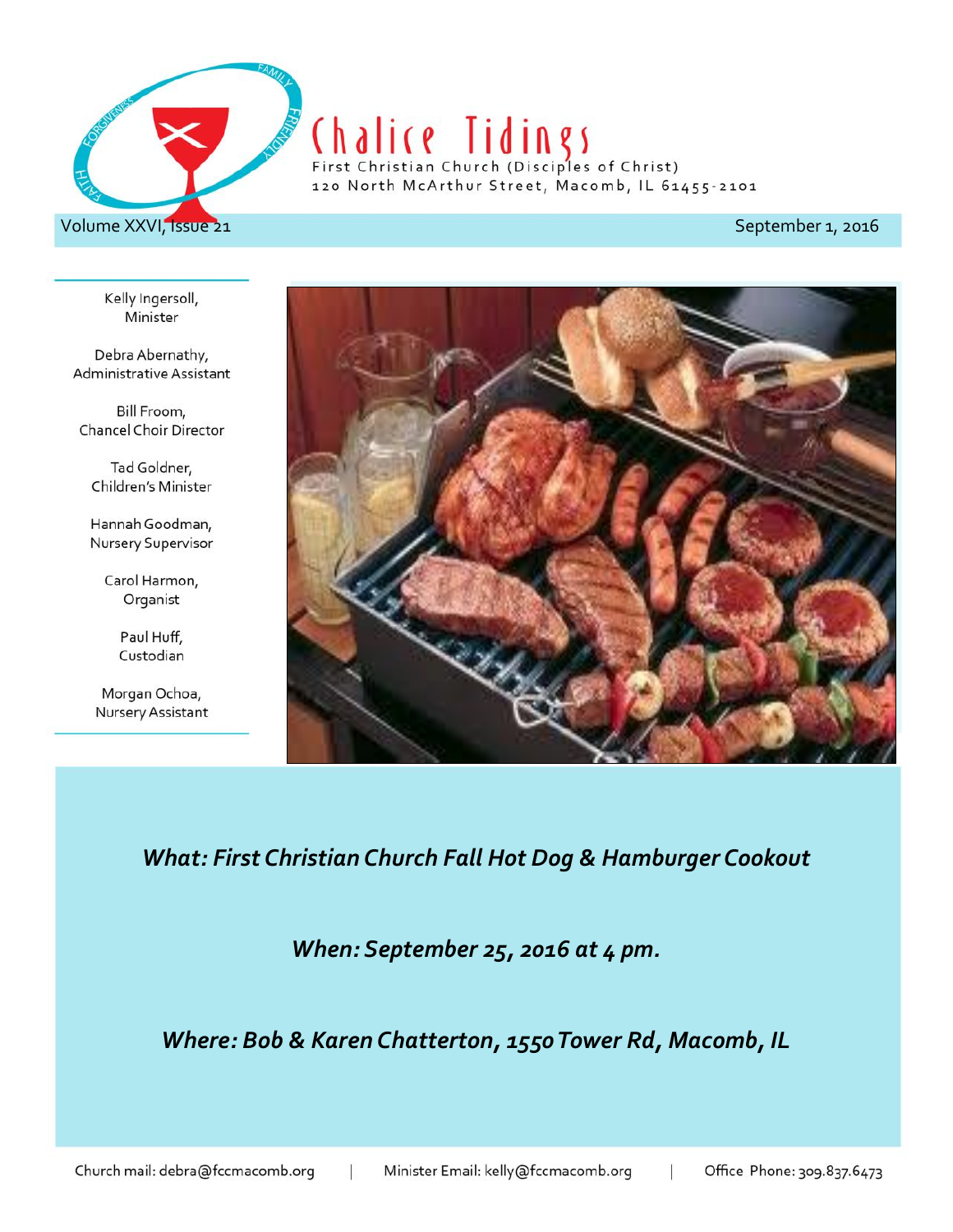# Kelly's Korner

September is going to be a busy month. Make sure to check the calendar. Especially plan to be at our cook-out at the Chatterton's at the end of the month. It will be a good time to socialize and have fun. We will also share and celebrate some big financial news at this event. Invite a friend or two and let's have a great time.

In September, we will have a three-week sermon series on Jesus' Sermon on the Mount from the fifth chapter of Matthew's gospel. The title of the series is *Be Blessed*. This particular sermon of Jesus is only written down in Matthew. We will be looking at three particular parts of the sermon and seeing how they pertain to our particular situation today. How can we be blessed? How can we bless God and others? Hopefully, we'll find an answer or two.

During our worship service on September 11, we will remember 9/11. This is the fifteenth anniversary of a very difficult time in our country's life. We will share prayers and thoughts. We will hope for a better future. We will focus on the promises of God to be with us in all moments of our lives. I hope you can join us for this special worship service.

Looking ahead a bit, October will be active. Fall Festival is October 14-15. Thanks in advance for your volunteer help with this all-church event. And the Regional Assembly of the Christian Church in Illinois/Wisconsin is the next weekend, October 21-22. I will be installed as the Regional Moderator as well as preaching the closing worship on Saturday afternoon. More importantly, there will be great workshops, discussions about Mission First and Reverend A. Denise Bell will lead in worship. More information can be found on page 3 of this newsletter. Hope you can attend.

As summer ends and fall begins, may we put our hope and faith in the ever-present God who is with us during all the transitions of our lives. See you soon!

Peace,

 $760$ 

*Be Blessed Sermon Series September 11—Matthew 5:1-4 Mourning September 18—Matthew 5:1-2, 7-9 Making Peace September 25—Matthew 5:13-16 Salt and Light*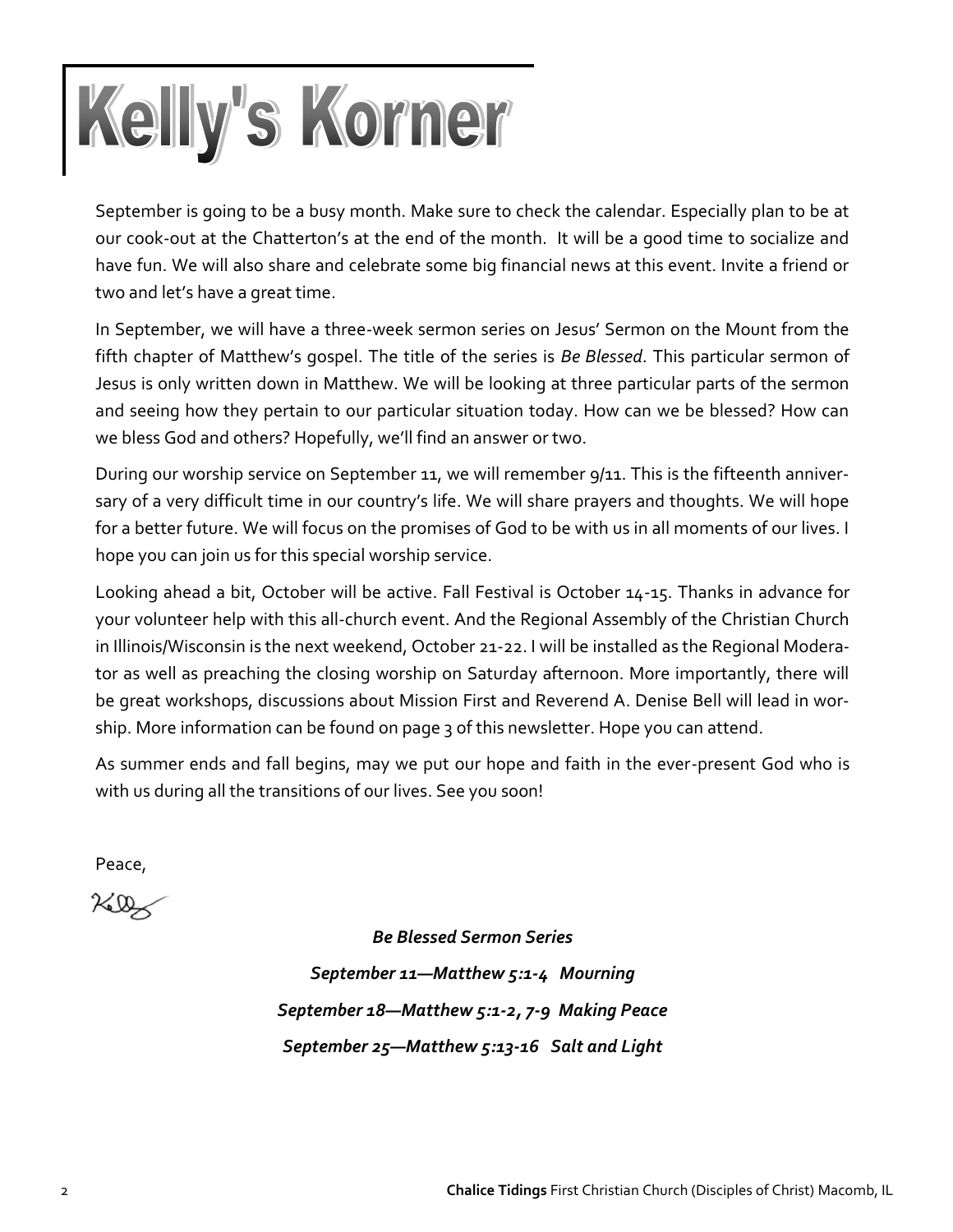#### *CHILDREN'S MINISTRY*  **Tad Goldner**



And just like that, summer's over and it's back to school for everyone! With our lockin to close out the summer, we're looking forward to a good start to the school year.

Looking back on the summer, we've had a pretty fun-filled time. With all of our Summer Fun Days, we had a blast getting to know kids from the community and having a little fun, whether it was swimming at a pool party or competing in the Olympics. Camp Out at Pilgrim Park found us growing closer in our faith and closer to each other over the week-long experience. To close it all out, the lock-in was a fantastic way to have a little fun and to gear up for everything we have in store this year. Hopefully we can carry some of the fun and goodness of the summer into our fall time.

We get back into the swing of things with our first youth group on September  $11^{th}$ . We'll be getting to know each other and exploring some back-to-school related things. Our next youth group meeting is on September 18<sup>th</sup>, and the topic for the night is "Liar, Liar." We end the month with a cookout at the Chatterton's. Getting back into all of this, remember that we are combining our junior high and high school groups, so everyone is welcome (friends included!). Overall, I'm looking forward to a meaningful start to our youth group year!

#### *MEMBERSHIP*  **Kim Cunningham**

First Christian Church Fall Hot Dog & Hamburger Cookout, September 25, 2016 at 4 pm at Bob & Karen Chatterton's, 1550 Tower Rd, Macomb, IL. Hamburgers, hotdogs and baked beans will be provided. Please bring a dish to pass and your lawn chairs. Tables will be provided. Games and activities will be provided for children.



Please plan to join us for a relaxed afternoon of friends and beautiful scenery-and

bring a friend or family. Call Kim Cunningham from the Membership Committee for more information 309-255-4826.

**Inquirers class** will be held on Tuesday, September 20 & 27 and October 4 & 11 at 7 pm in the Parlor. This class is sponsored by Membership and is open to persons of all ages. It is an opportunity to meet with other members to learn more about the history and polity of the church. Rev Ingersoll will be leading the group.

### **Regional Assembly 2016**

CCIW Regional Assembly will be held in Springfield, IL October 21-22. Keynote speaker is Rev A. Denise Bell. Adult \$75.00, Young Adult 18-33 \$60.00, Youth and children \$30.00. Hotel accommodations are with Wyndham City Center. Hotel rooms with tax \$112.00 per night.

Please visit the website for detailed information [www.cciwdisiciples.org](http://www.cciwdisciples.org) "control click" click on Heart Connections.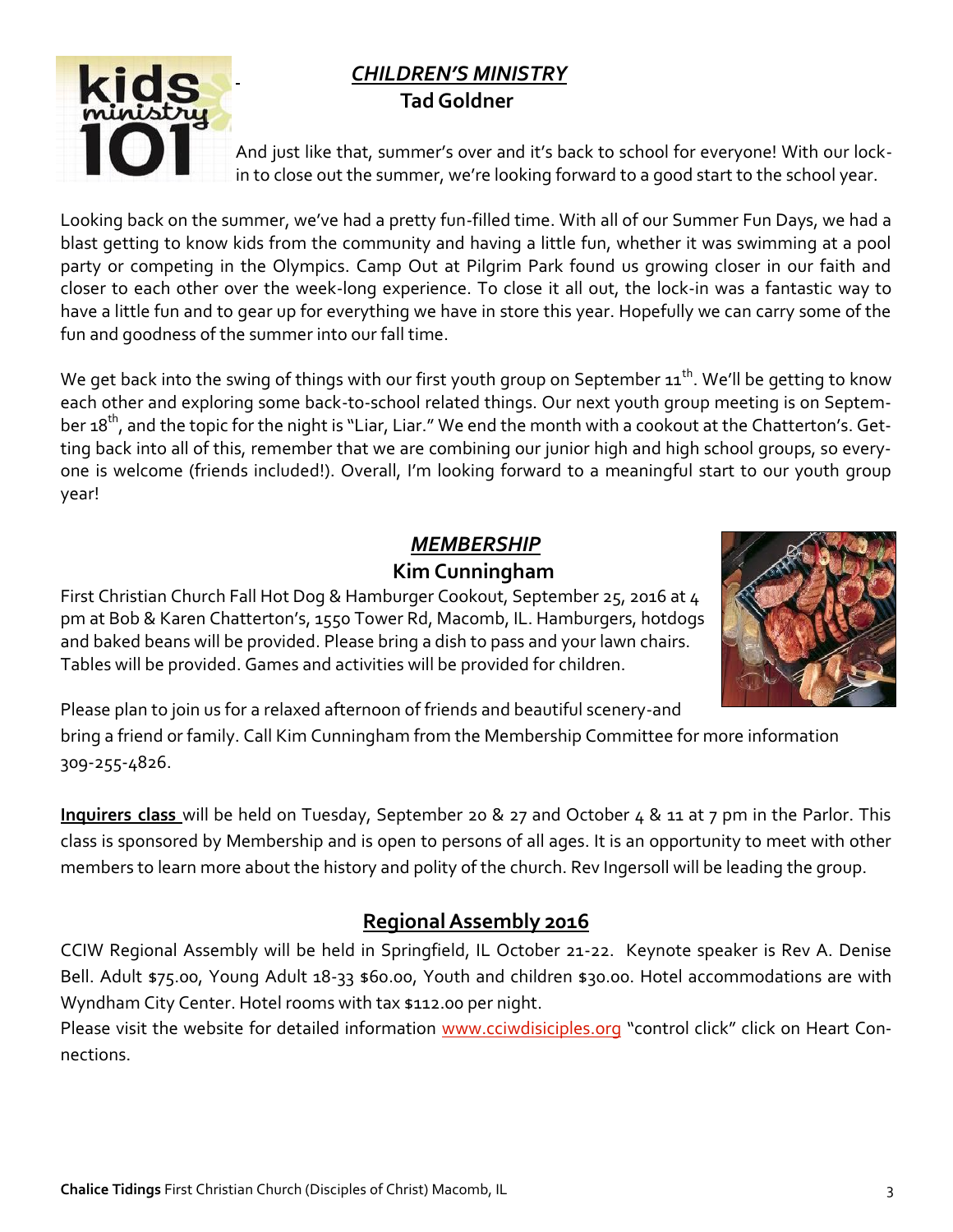#### *OUTREACH AND ACTION* **Jan Rockwell**

#### **Soup "n" More**

Around 25 FCC members and friends helped cook, serve & clean up for Soup 'n' More July 31. Around 135 people were fed taco salad with various toppings, watermelon and iced brownies. Kathie Whitson, the event organizer, applauded the helpers working as "a well-oiled machine." She appreciated the record time cleanup was completed as well as the refreshing, delicious meal. FCC made a friendly presence felt in the kitchen, dining area, and food pantry donations. Thanks for all the great help! We look forward to doing this again next July.



#### **Summer Meals for Youth**

FCC Christian Action & Outreach assisted in serving lunch to around 35 people the week of August 8 through 12. The program is sponsored by Genesis Garden, 1<sup>st</sup> Presbyterian, Big Brothers & Big Sisters, Soup 'N More, United Way, the YMCA, and the Health Dept. It is financed by the US Dept. of Agriculture and administered by the Illinois State Board of Education. Meals are available to children 18 and under and are free .





Several of our church members helped with the Community Summer Lunch Program. From Outreach Committee, Sharon Butcher, Jan Rockwell & Leslie Trone served one week. The Meuniers served throughout the summer. The program was especially important in feeding campers all summer from the YMCA day camp as well as some community children. A BIG THANKS to all!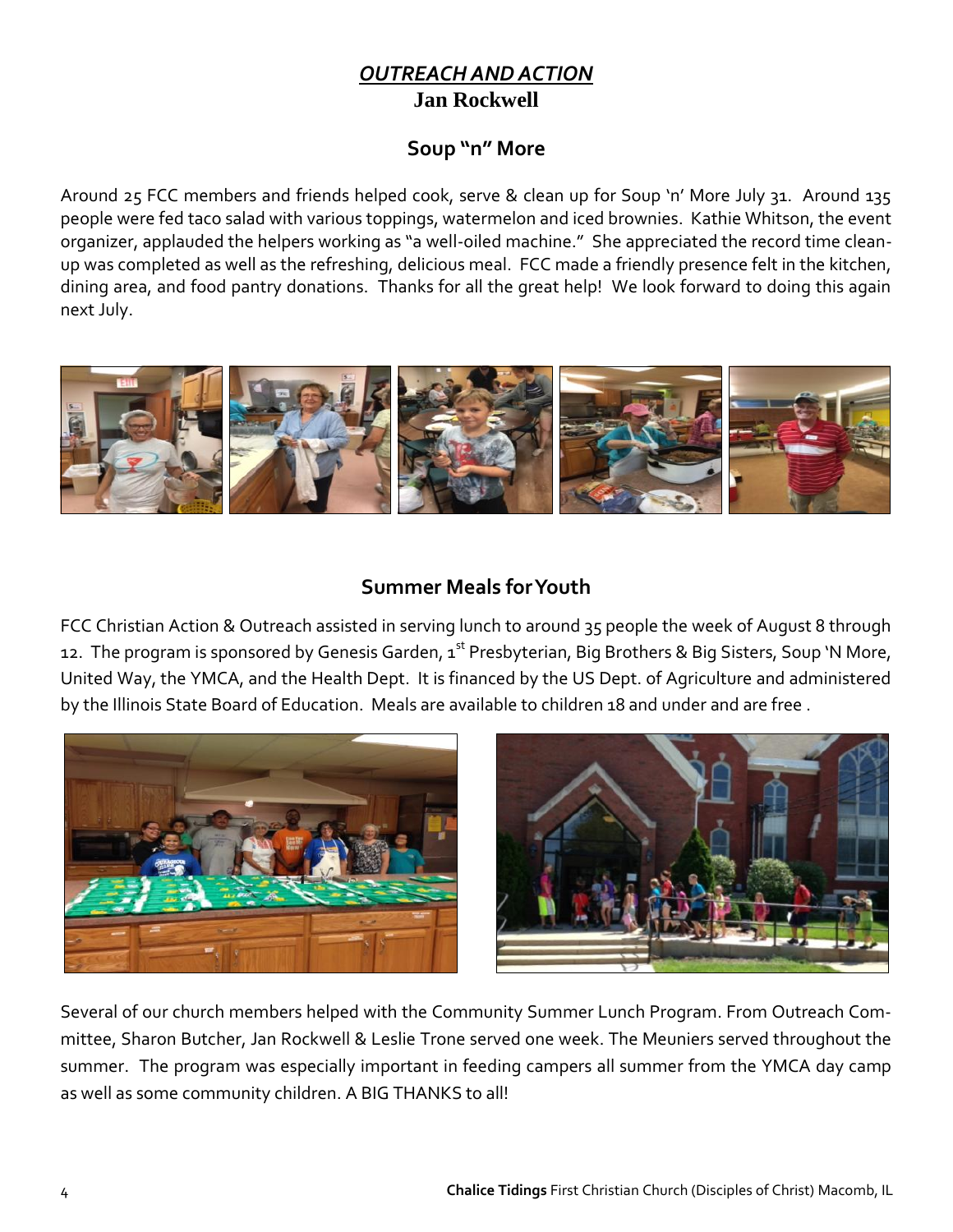#### *CHRISTIAN EDUCATION* **Jonelle Schauble**



Where has the summer gone? In just a few short weeks, we'll be starting to enjoy the fall weather. Christian Education hosted a family night in August. Twentyfive people enjoyed dinner, fellowship,

games and the movie *Zootopoa*. Thank you Barb, Jack, Char and John for your help. We enjoyed visitors from the community.

September 25th, as you already know, will be our gathering at the Chatterton's. Christian Education will be hosting a bags tournament during the evening. Prizes will be awarded. So get your teams together and be sure to sign up starting September 4 thru September 18. There will be an obstacle course for the preschoolers too. There will be a sign-up sheet for transportation also. Both sign-up sheets will be on bulletin board outside parlor kitchen.

The donuts for fellowship time return October 9th.

Christian Education would like to share what we are working on for the remainder of the year.

- October we will be hosting the annual Trunk or Treat during fall festival.
- Perhaps a World Series celebration.
- November we will be hosting a dessert potluck and play BINGO.
- December we are planning a family New Year's Eve celebration.

We hope that you will mark your calendars for the events as they appear on the church calendars. We have lots of wonderful fellowship at these events. Don't forget to sign up for the tournament. Have a blessed September.

#### *EVANGELISM* **Anne Ingersoll**

As many of you have probably seen and heard, social media (Facebook in particular) has become a common way to connect with people. In addition, Facebook also helps spread the word about upcoming events, random acts of kindness, and yes, even God's goodness in our world! If you are a smart phone user, I would encourage you to "check-in" on Facebook during Sunday mornings before worship starts (or any time you just happen to be at church for ANY reason) when you arrive at church. It's an easy way to let others know where you are worshiping and may just spark a little interest in someone to join us on a Sunday morning! If you need help on how to do this, just ask Tim Adams, Josh Butcher, or Anne Ingersoll. This may also bring more people to our Facebook page or website to see our services and learn about our wonderful ministries we have here at FCC!

#### *DISCIPLES WOMEN* **Karen Chatterton**

The Disciples Women are planning an exciting 2013- 17 year.

Executive board will hold its first meeting September 6, and group meetings start in September.

If you would like to join one of the groups, the Bertha Gilchrist Group's first meeting will be September 27 at 7 pm in Katie Dorethy's home.

The Itoko Maeda Group will meet September 27 at 6 pm for dinner at Rocky's and then at Roselyn Chown's home for meeting & dessert at 7:15 pm.

Martha Shemwell Group will meet September 27 at Wesley Diner at 11:30 am for lunch with Norma Kentner as hostess.

Group meetings are a wonderful social and Godly experience. Choose a group-see what you think!!

#### *DISCIPLES MEN* **Dean Hansen**

Disciples Men will meet September 3 at The Old Dairy at 8:00 am, and the Third Thursday Group will meet at Chubby's on September 15, at 7:30 pm.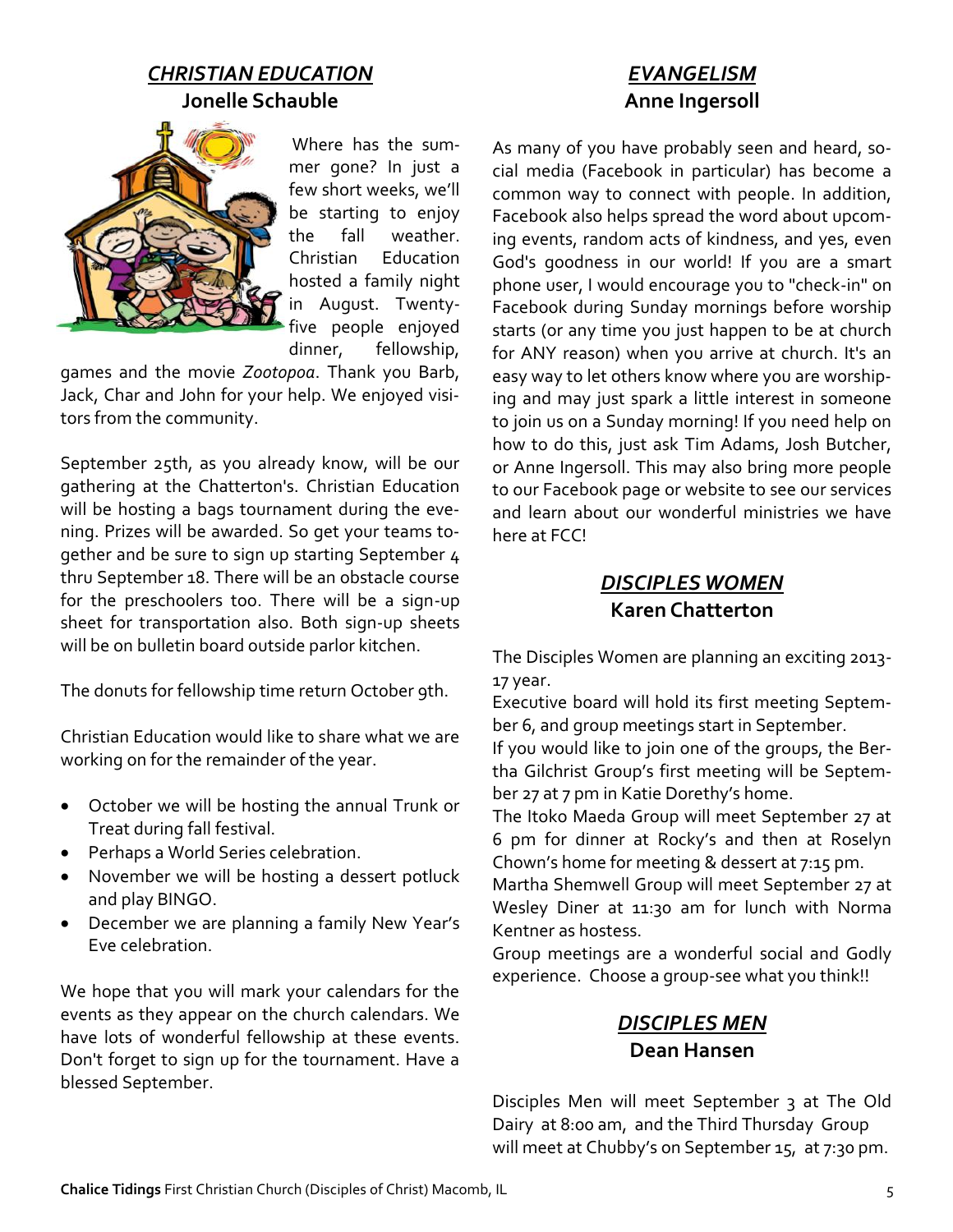#### *ELDERS* **Myrna Osborn**



**Chancel Flowers:** Would you like to provide flowers for the chancel? Please contact

#### *Facts About The Bible*

Did you know?

There are 66 books in the Bible.

Micah and Nahum are the middle books of the Bible. 3 John is the book with the fewest words.

Psalms has the most chapters.

There are 1,189 chapters in the Bible.

Psalms 117 is the middle chapter of the entire Bible. Psalms 117 is also the shortest chapter in the Bible. Psalms 119 is the longest chapter in the Bible. There are 31,101 verses in the Bible.

Psalm 118:8 is the middle verse of the entire Bible. It is better to take refuge in the Lord than to trust man.

John 11:35 is the shortest verse in the Bible. Jesus wept.

Esther 8:9 is the longest verse in the Bible. It has 78 words.

(From 365 Encouraging Verses of The Bible, Published by Barbour Publishing INC. used by permission.)

#### *Never Stop Praying*

Several passages of the Bible tell us clearly that God listens to us when we pray. He hears every word and is compassionate.

Sometimes the answer to our request is "not yet." Sometimes the answers are even a flat "no." But when we come before the Lord and lay what is in our hearts at His feet, He always finds a way to bless us and make everything work out for the best. He does this even when we don't get exactly what we want.

God is so much smarter than we could ever hope to be. He knows what is best for us and provides it each time. All we have to do is share our concerns with Him and wait faithfully for what He will provide.

God wants to be involved in our daily routines. He wants to hear from us and waits for us. God never promised an easy life to Christians. If we will allow Him, though, God will be there with us every step of the way. All we need to do is to come to Him in prayer. (With these three simple words from 1 Thessalonians 5:17, our lives can be fulfilling as we live to communicate with our Lord.) Never Stop Praying

#### *STEPHEN MINISTRY* **Jean Vaughn**

 Stephen Ministry offers an approach to caring ministry that's holistic. It includes great insights and practices from the social sciences and mental health disciplines, but the ultimate goal is conformity to Christ. Stephen Ministry is informed by the best possible sources of wisdom, research, and knowledge, but remains Christ-shaped and Christdefined. It brings together the best of all possible worlds in that regard.

The Christ-centered nature of Stephen Ministry is reflected in the logo. The broken person behind the cross and the whole person in front of the cross symbolize that we are all broken people and it is only through Jesus that we can be made whole. Everybody is broken, therefore, everybody needs God's healing. The reason Stephen Ministry was started was to fill a gap in care. People needed more focused care than a friend could offer, but less than a professional would provide. Stephen Ministers are attuned to those needs and provide quality care. Stephen Ministry is capable to identify when people need professional care and then help them receive it, should that need arise.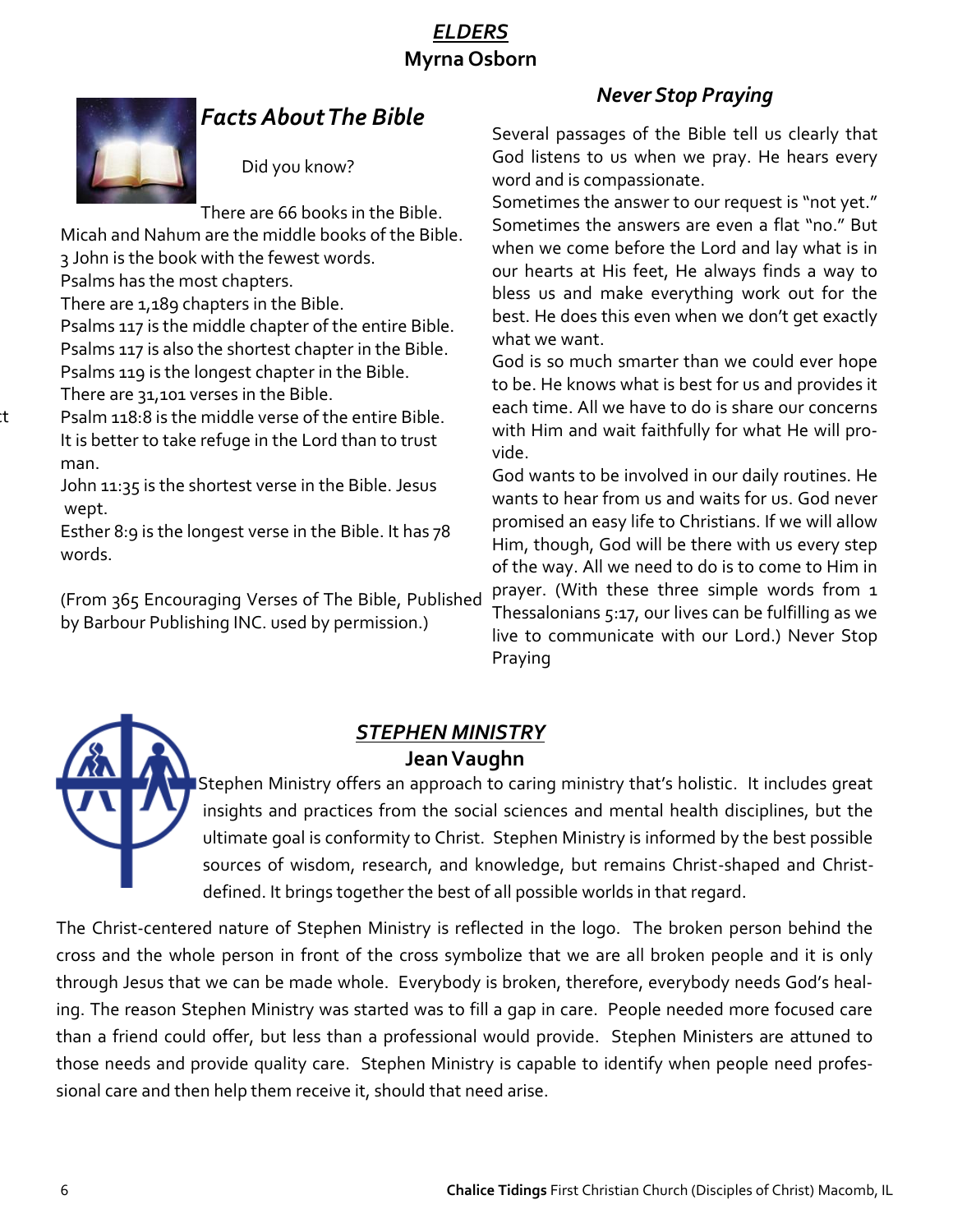### *ANNOUNCEMENTS*



It's that time again to sign up for Fellowship Time for October, November and December. There is a sign-up sheet across from the parlor kitchen. Thanks!

We are renewing our subscription to "*The Secret Place*." Anyone wanting to donate to the subscription please contact Debbie. Thanks!

The First Christian Book Club will meet September 1 at 11:30 in the Fellowship Hall, and John Hallwas will be speaking at noon. He will be talking about his book, *The Bootlegger*. You are all invited. You don't have to be a member of the church or book club to attend.

Choir Rehearsals will resume on Wednesday evenings at 6:30 pm.

September 14, 2016, 2nd Annual Men's Outing - Cubs VS Cardinals.

Inquires Class meets at 7 pm on Tuesday Sep. 20 & 27, Oct 4 & 11 in the parlor.

Mark your calendars for Fall Festival October 14-15! It will be a weekend of family fun! More details coming soon!

Oct 21 & 22, Regional Assembly.

## *A LOOK AHEAD AT SEPTEMBER:*

- 1. FCC Book Club 11:30 am.
- 3. Disciples Men 8: am.
- 5. Spirit Sisters 7:00 pm.
- 6. Pastoral Support 5:00 pm. DW Executive Board Mtg. - 7:00 pm.
- 11. Youth Group 5 pm.
- 12. Outreach & Action 5:30 pm. Christian Education - 6:00 pm. Stephen Ministry - 6:00 pm. Property - 6:30 pm.
- 13. Prayer Shawl 1:00 pm.
- 15. Third Thursday Men's Group 7:30 pm.
- 18. Youth Group 5 pm.
- 19. Trustees 5:30 pm. Church Board - 7:00 pm.
- 20. Inquirers Class 7:00 pm.
- 25. Church cookout at the Chatterton's. Evangelism - 5:00 pm. Elders - 7:00 pm.
- 27. Martha Shemwell -Wesley Diner 11:30 am. Itoko Maeda - Dinner at Rocky's - 6:00 pm. Bertha Gilchrist - 7:00 pm. Itoko Maeda Meeting - 7:15 pm. Inquirers Class - 7:00 pm.



- 4. Andy Taylor
- 5. Larry & Dorothy Loop (Anniversary)
- 9. Leroy Brown
- 10. Dorothy Loop
- 12. Tim Adams
- 18. Nancy Mathewman Lane David Greathouse
- 21. Scott Ward
- 23. Harlie Runner
- 24. Pauline Dunn & Joyce Randall
- 25. Carol Harmon
- 27. Debbie Taylor

Rod & Nita Burg (Anniversary)